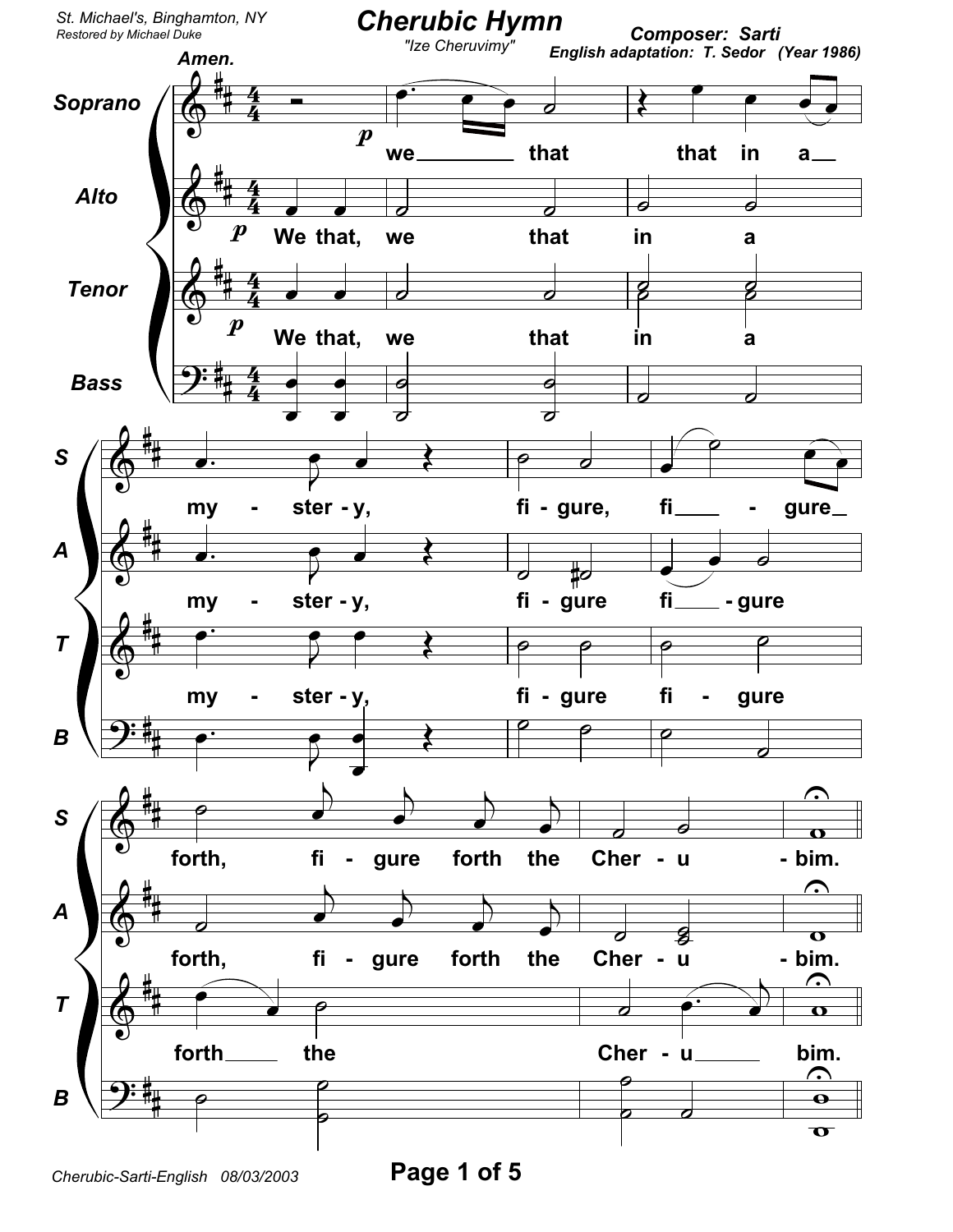

Cherubic-Sarti-English 08/03/2003

Page 2 of 5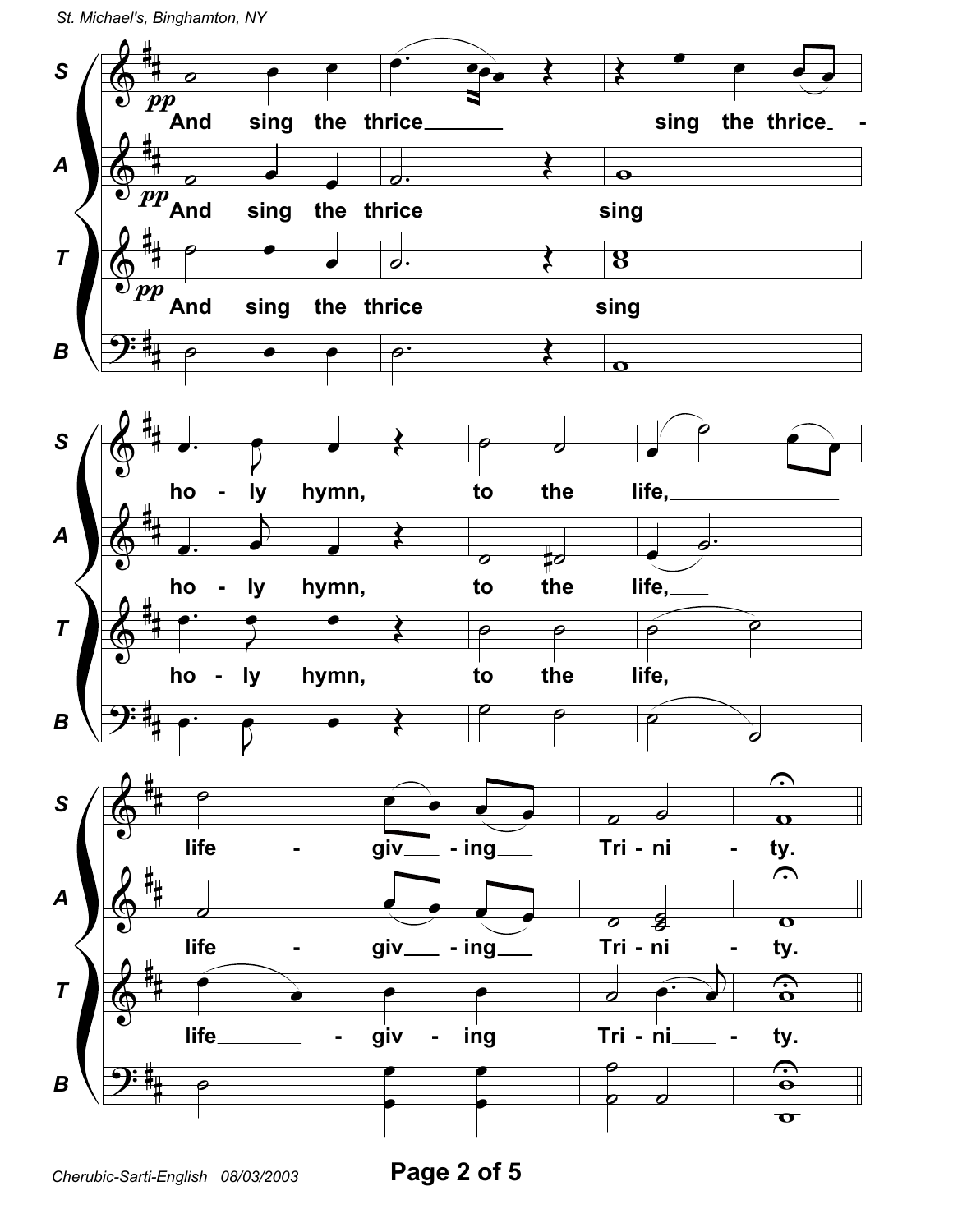

Page 3 of 5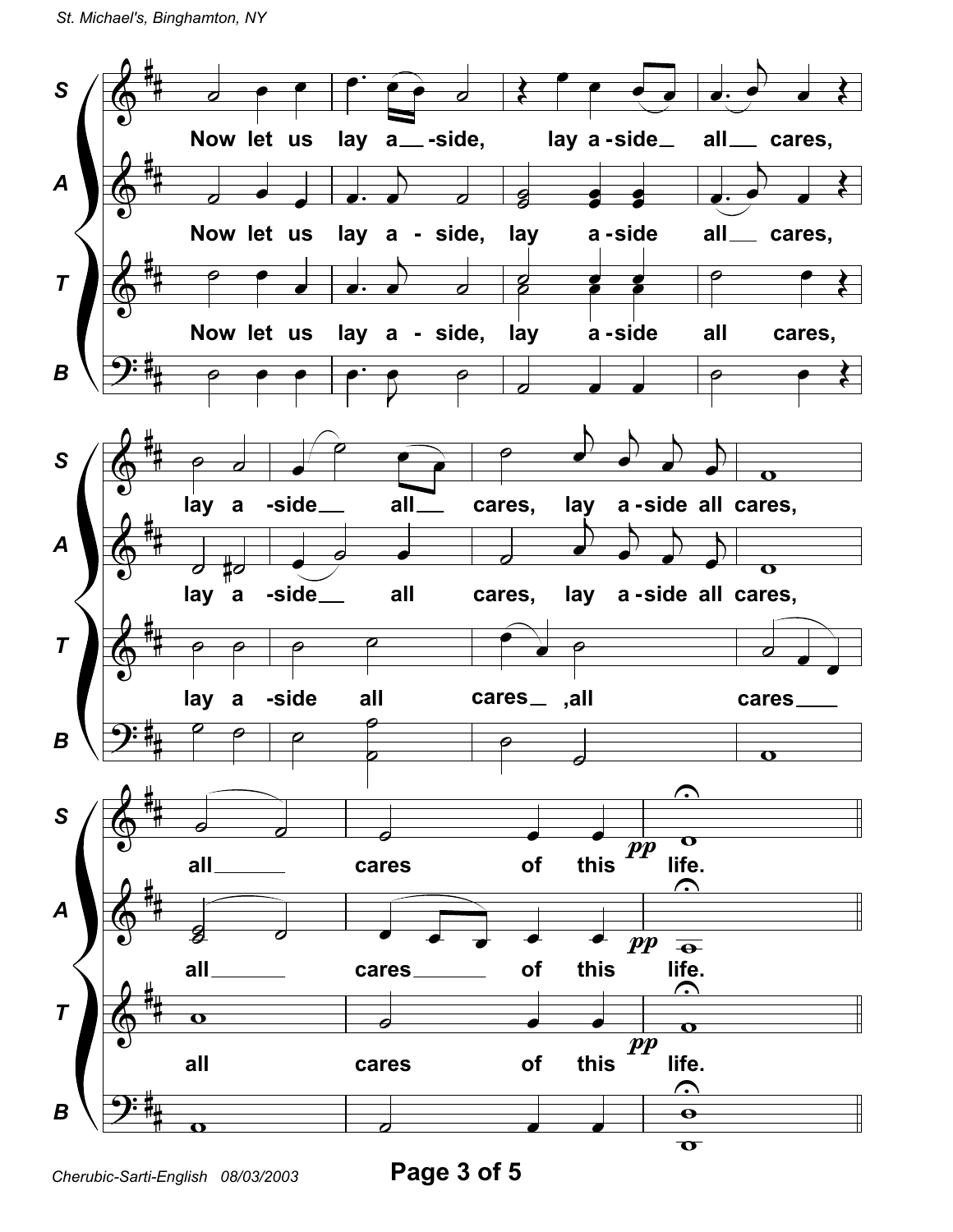